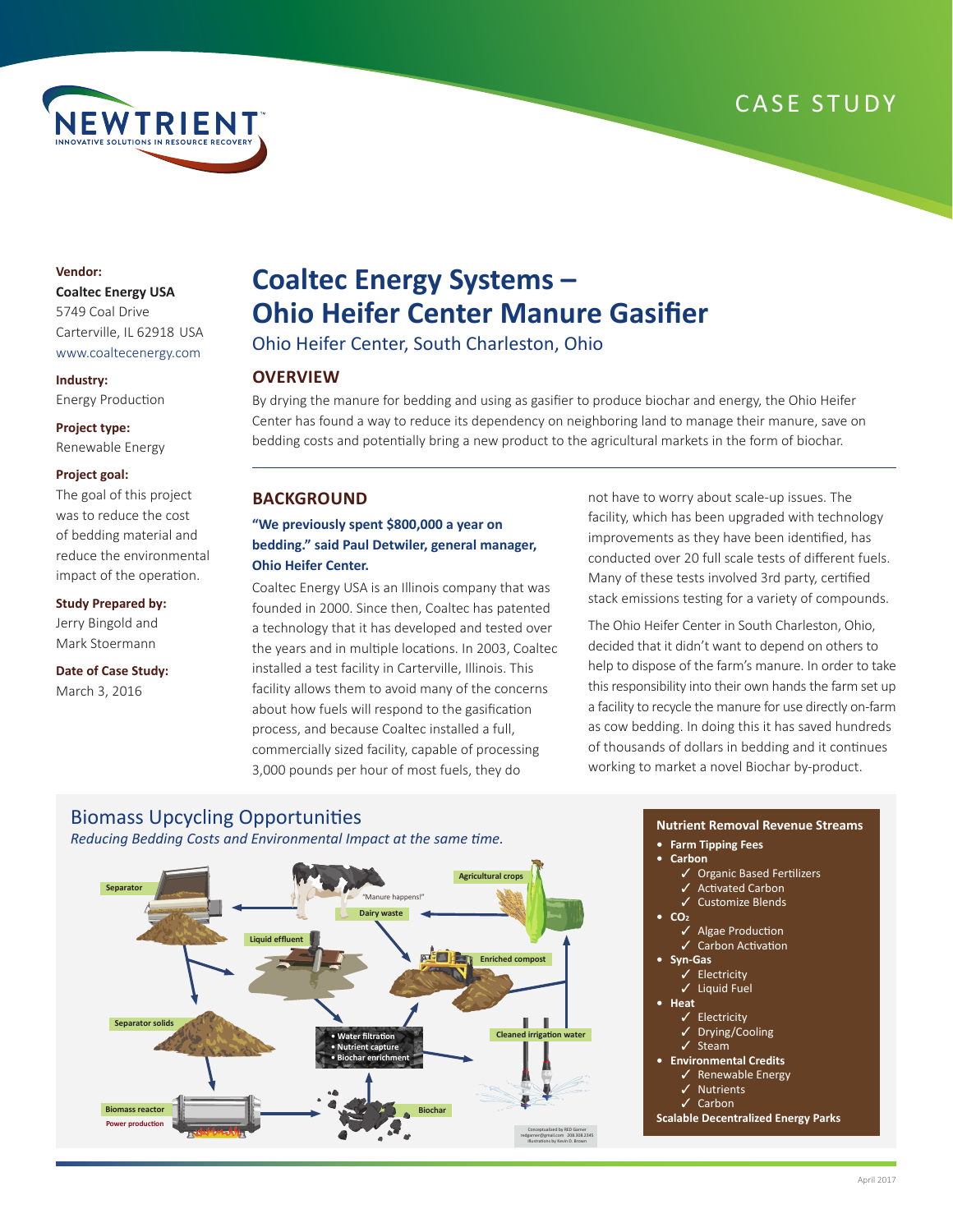### **KEY LEARNINGS**

## **There are many good gasification technologies that have a great deal of experience with wood but this one reliably processes manure.**

There are many good gasification technologies that have a great deal of experience with wood. There are, however, an extremely limited number of technologies that have experience with manure and other biomass fuels. Coaltec has tested a variety of fuels in their commercially sized demonstration facility over the last seven years. Coaltec has commercial experience gasification of poultry manure as well as several years of experience with packed bed dairy manure.

Coaltec's system is able to gasify a variety of manures. The ability to make a project economically feasible is dependent upon a number of factors, including size of farm, quality of manure, energy needs, current manure management needs, etc. One of the first steps Coaltec does is evaluate these factors to determine the economic feasibility of a project. If the project is feasible Coaltec will provide a quote to the customer that will include design, fabrication, installation, start-up and support for the system.

## **KEY BENEFITS**

## **Gasification provides an array of benefits. These include:**

- The ability to turn by-products and out-of-spec materials into revenue streams
- Reducing or eliminating costs now associated with non-product material disposal
- Formulating various grades of Biochar from a variety of fuel sources, with those from animal manures having especially high value
- Greater potential for sale of by-products in more stable form
- Significant reduction of mass of original material decreases transportation costs
- Control over energy production
- Freedom from escalating energy prices and foreign control
- Destruction of odors as part of the gasification process
- Meeting manure management regulatory requirements with an alternative solution
- Halting the release of non-beneficial nutrients to waterways as a result of runoff from farm fields and storage piles
- Protection for a community's economy that depends on clean air and water

### **RESULTS**

The gasifier produces 40 percent more energy than needed to run the manure dryer. The dryer operates 24 hours a day, five days a week—Monday through Friday producing bedding requirements for the dairy. In addition to heat for the bedding dryer, the gasifier produces a valuable biochar product, which is the mineral ash left from the manure. The dairy and Coltec are developing commercial opportunities for this product. Currently, the dairy adds biochar to the cattle pens and stalls where it acts like a litter to absorb ammonia.

#### **Total into the dryer:**

20,000 lbs./hr.

8,500 lbs./hr. daily production

6,500 lbs./hr. old material

5,000 lbs./hr. recycle from dry

#### **Total out of the dryer:**

12,500 lbs./hr. 3,000 lbs./hr. for energy Gasifier 5,000 lbs./hr. back to dryer 4,500 lbs./hr. for bedding 7,500 lbs./hr. water out (vapor)

#### **Energy stream:**

| 97.000 lbs./hr. @ 600 F in   |
|------------------------------|
| 104,500 lbs./hr. @ 200 F out |
| 36,500 lbs./hr. vented       |
| 68,000 lbs./hr. recycled     |

*Numbers are approximate and will change with operating conditions and changes in material.*

## **CONCLUSION**

The Coaltec Energy gasification system works! When it was observed from start-up the system was able to operate without outside fuel once it reached proper operating temperatures. The moisture of the initial manure is a big factor in determining if there will be an energy surplus in a project, the drier the material starts out the better chance that there will be an energy surplus.

The CoalTec Energy design appears to be robust and well thought out. The systems have a good operational history and seem to stand up well to the realities of daily dairy operation.

## **Key Benefits & Results Summary:**

- **•** The Coaltec Energy design appears to be robust and well thought out.
- **•** Has a good operational history.
- **•** Stands up well to the realities of daily dairy operation.



The Coaltec Energy gasification manure dryer.



#### **NEWTRIENT**

10255 W. Higgins Road Suite 900 Rosemont, IL 60018 1.866.123.4567 info@newtrientllc.com

www.newtrient.com